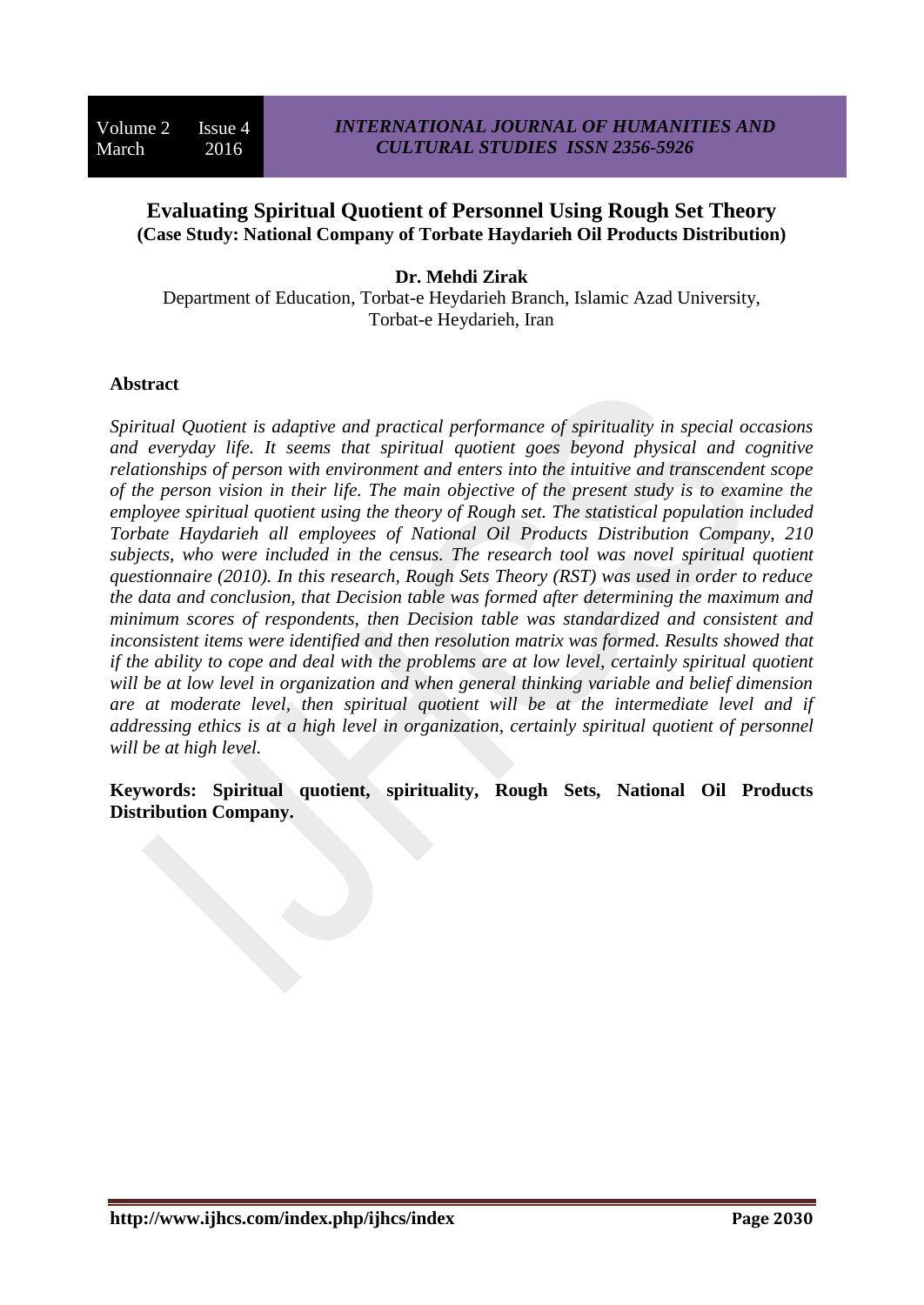## **Introduction**

Phenomenon of quotient is the most obvious action of mental faculties in human. Quotient is a concept that human has long been interested to research on its dimensions, evidences, features and its variants (Ghobari Banabet al, 2007). Despite efforts that have been done on studying quotient phenomenon, due to its complexity and the involved factors, experts have not achieved agreement on different dimensions of quotient and its precise definition (Samadi, 2006).

Quotient is divided into different varieties such as: Physical quotient (PQ), Quotient quotient (IQ), Emotional quotient (EQ) and Spiritual quotient (SQ). It is said today that, «IQ» and «EQ» cannot answer everything but human needs third factor that is called spiritual quotient (Cherian. 2004).

Among the different types of quotients, spiritual quotient is the most basic and main quotient. Spiritual quotient is the base of issues that we believe them; also, it is the base of beliefs, values and practices and life structure. Spiritual quotient provides human access to meaning and value and using them in the way of thinking and decision making, gives integrity to the human being and gives him integrity. Importance and necessity of spirituality and religion, especially spiritual quotient is felt in many different ways in a new era (Sohrabi, 2009). The general goal of this research is to analyze the level of spiritual quotient of Torbate Haydarieh National Oil Products Distribution Company's personnel by Rough Set method (RST). In this study, two types of decision and conditional variables have been considered. In RST, conditional variables, based on the dimensions of spiritual quotient include self-awareness, ability to cope with the problems, addressing ethics, the general thinking and belief aspect and the decision variable is the level of organization personnel's spiritual quotient.

### **Spiritual quotient**

Spiritual quotient is a combination of quotient and spirituality; Spiritual quotient is the ability to actually practice spirituality in life. A person who has a higher spiritual quotient, can easily use his spirituality and religious beliefs in various circumstances of life and cope with a crisis. This quotient has transcendent impact on the life of those who use it and develop (Farhangi et al, 2009).

Spiritual quotient is a quotient that puts our actions in a broad range of semantic texture, also, examines significance of a stage of our life compared with another stage (Zohar & Marshall, 2000). Spiritual quotient goes beyond physical and cognitive relationships of person with the environment and enters to intuitive and transcendent realm of person's outlook on life and this issue clarifies answer to questions such as: "Who am I?", "Why am I here?" and "What is important? So that the person can help himself and others with discovery of the hidden sources of love and joy that lies in chaotic and stressful everyday life (Ghobari Banab, 2007). Spiritual quotient makes creative people; because it helps people to replace the rules and play with the boundaries; it gives us the ability to clean and select; it makes us full of compassion and understanding, and helps us to see the limitations (Farhangi et al, 2009). Spiritual quotient is related to inner life of mind and its relation to existence in the universe. Spiritual quotient means knowledge of spirituality as a field of existence or force of creative life of evolution. Spiritual quotient is inner consciousness, a profound awareness of the body, material, mental, and spirituality. Spiritual quotient is related to person, interpersonal relations and mental. Spiritual quotient is awareness from relationship with transcendent, each other, the earth and all beings (Abdollah Zadeh et al, 2009).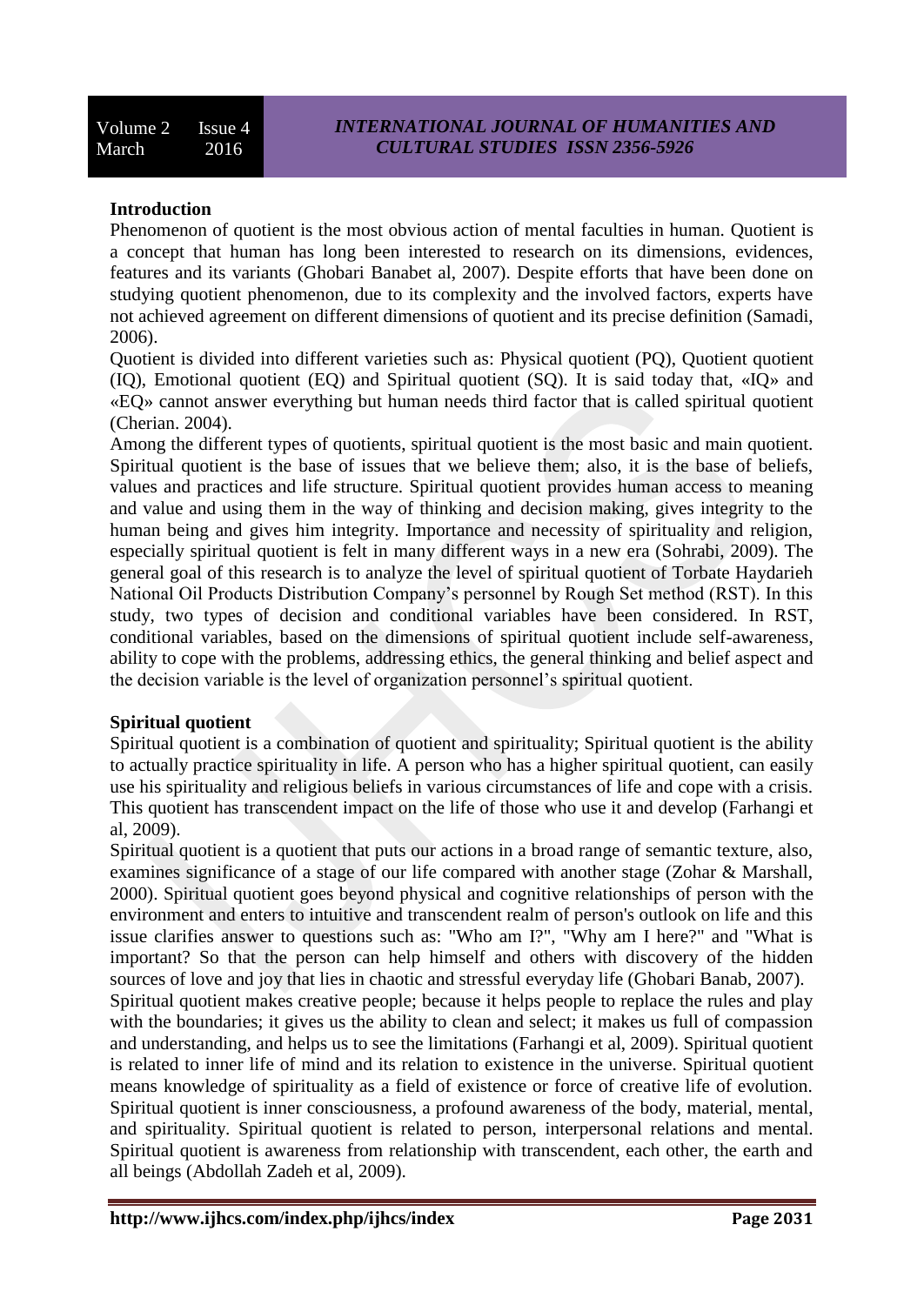Spiritual quotient has at least five proficiencies and skills that includes part of the basic knowledge and results to behaviors and leads to compatibility with environment. These skills are as below: A) the capacity and ability to sublimit works (material and physical): means paying attention to the unity and integrity of the world, B) the ability to experience a high level of self-awareness, C) the ability to review and purify everyday experiences and activities in person's relationship with moral and religious senses, D) the ability to employ spiritual resources in solving life problems, E) the ability to do righteousness (forgiveness, dedication, and like) (Samadi, 2006)....

The concept of spiritual quotient involves a type of adaptation and problem solving behavior that includes the highest levels of growth in different cognitive, moral, emotional, interpersonal areas and helps people to coordinate with around phenomena and achieve internal and external integration. This quotient gives person a total view on life and all the experiences and events and enables him to reinterpret and reclassify his experience, knowledge and recognition of their capabilities.

## **Models of spiritual quotient**

Many models have been proposed in the field of spiritual quotient, for example: Vegan model implies three components of spiritual quotient: A) the ability to find meaning based on a deep understanding of Existential issues; B) Awareness of multi-dimensional levels of consciousness and the ability to use it in solving the problem; C) Awareness of the interaction among organisms with each other and their interaction with ultra (non-material world) (Vaughan, 2003).

King (2008) has offered four-factor model of spiritual quotient; including: 1. Critical Existential Thinking 2 - Personal meaning production; 3 - Transcendental awareness; 4 - Conscious state expiation (king, 2008).

Also, based on the model Saghrvani (2009), people with high spiritual quotient enjoy balanced, proportionate and concurrence attention on the following factors: A) God (the source of creation), B) People (Surroundings) C) self. He called this model "3 -  $Kh<sup>1</sup>$ " (Saghravani, 2009).

According to Mac Mullen (2003), the values like courage, integrity, intuition and compassion are identified as components of the spiritual quotient.

Friedman and McDonald described the below components for their spiritual quotient model: A) focus on the end meaning B) awareness of multiple levels of Consciousness and their development c) belief in the sanctity and preciousness of life; d) Transcendence of self to a greater whole (Aghili Nezhad, 2010).

"Bruce Litchfield» (1999), specifies spiritual quotient features in his model: A) be aware of the differences b) wondering, a sense of sacredness c) wisdom, d) knowledge and foresight, R) being quiet in time of confusion and doubt.

Badee, et al (2010), in their effort for offering a universal model tried to be far from any cultural- social bias and religious orientation; thus, in their model, the norm presentation will be ignored. The 4-factor model, in addition to compatibility with cultural and social conditions of Iran, due to the universality, has applicability in any community. In other words, this model is not measured based on religious criteria, ie Muslims, Christians and etc. They are measurable based on all spiritual factors, components of this model include: The first

 $\overline{\phantom{a}}$  $<sup>1</sup>$  - It is also mentioned in Islam: the right of Allah (God), the right of self, the right of People.</sup>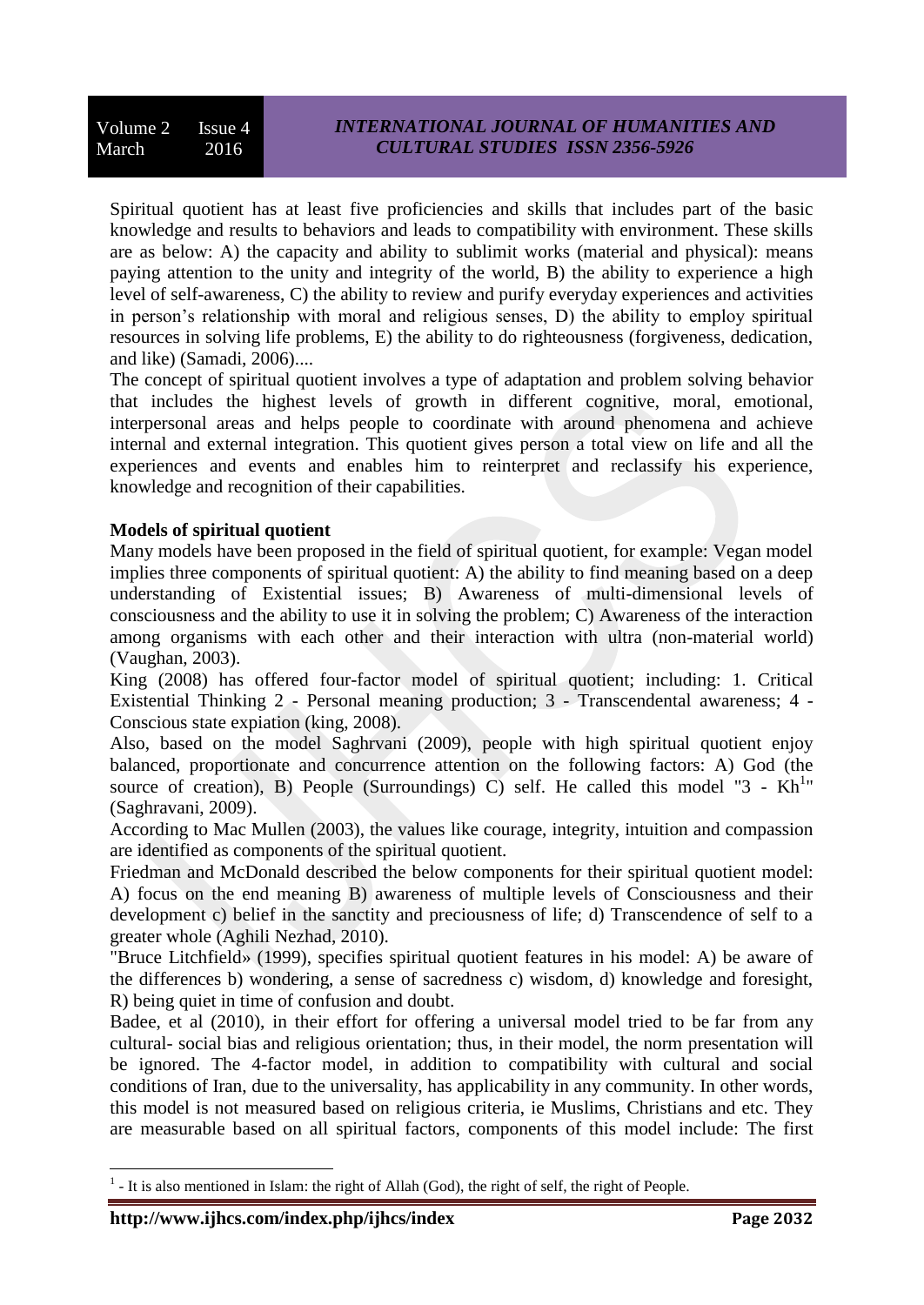factor: "the general thinking and belief aspect", second factor: "the ability to cope and deal with problems," third factor "to deal with the good traits (good) ethics", fourth factor: "selfawareness and love and Interest» (Badee, 2011).

This model has advantages compared with foreign similar models, including: 1. the questionnaire of other models of spiritual quotient that is used by researchers is out of represents' mood, because of long questions and the possibility of filling whole questionnaire is very low, the respondent may not answer some questions or may leave filling questionnaire. One of the features of this model is to have a questionnaire with 42 questions. 2. The lack of Farsi equivalent for some words in foreign models, sometimes make vague some related questions; so that the respondent faces with the problem of not understanding the question concept, thus the accuracy of the results is questioned. For example, the second component of Amram spiritual quotient model is «Grace», that different meaning is inferred in Farsi, such as poise, grace and grace of God, that each of these meanings creates different deduction in mind. But Badee et al model, because of being an Iranian model, is free from these problems. In the current study Badee et al model is used.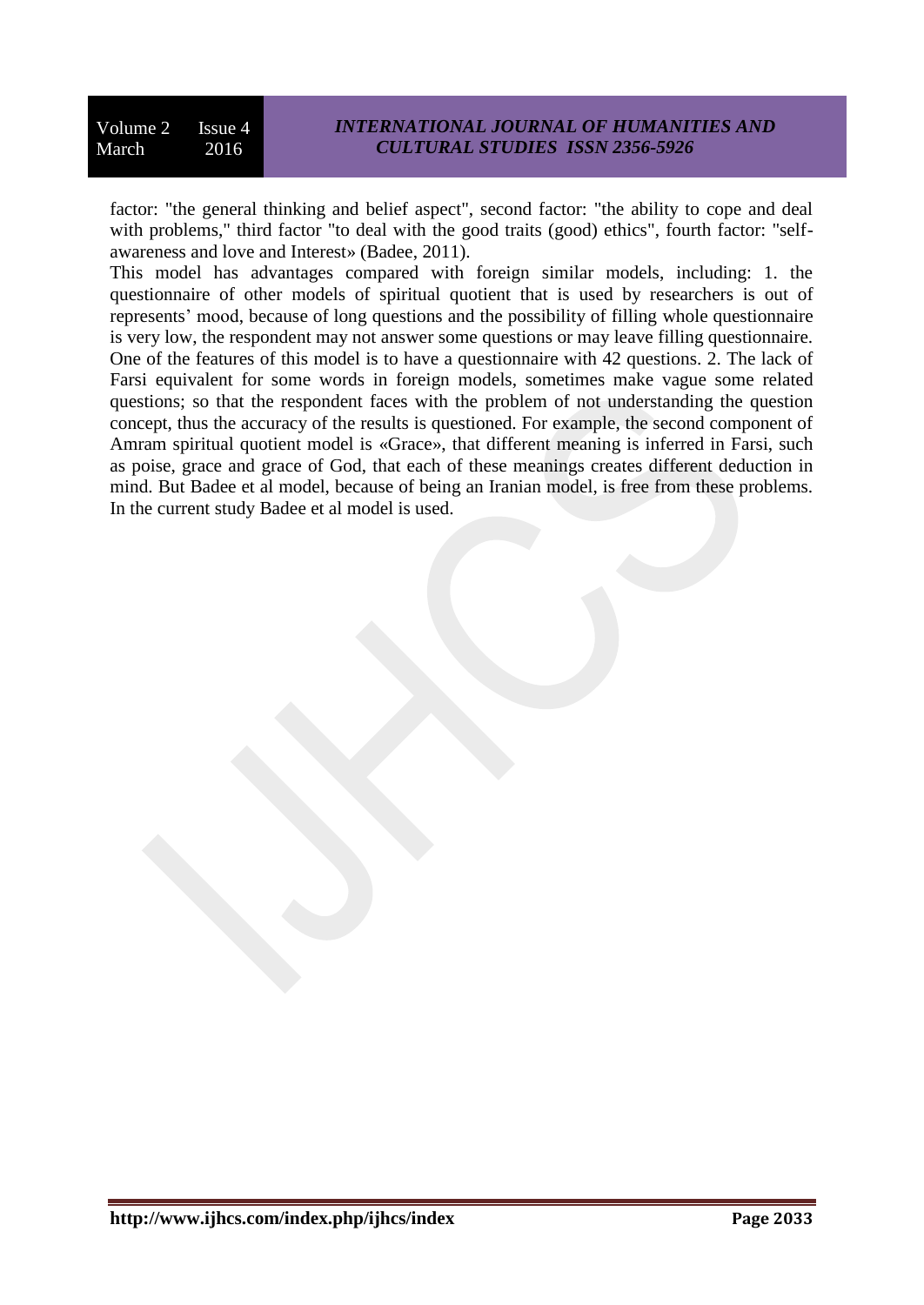Volume 2 Issue 4 March 2016

# *INTERNATIONAL JOURNAL OF HUMANITIES AND CULTURAL STUDIES ISSN 2356-5926*

#### **The conceptual model**



Figure 1: The Research general model



Diagram 1: The research general model according to the Decision table

### **Research Question**

What level is Spiritual quotient of National Oil Products Distribution Company's quotient?

### **Research Methodology**

The present study is functional in terms of aim; and it is descriptive- correlation in terms of data collection and it is conducted by field- survey method. In this study, two types of decision variables and conditional variables are considered. In application of Rough Sets and specially setting information/ decision-making table, conditional variables based on Spiritual quotient aspects include "The general thinking and belief dimension", "ability to cope and deal with the problem", "dealing with ethics" and "self-consciousness and love and interest" and the decision variable is "spiritual quotient of personnel". Rough set theory was founded in early 1980 by Pro. Dislav Pavlak. This theory deals with the analysis of data table. Data can be obtained by measuring or by experts. The main purpose of Rough sets analysis is to obtain approximate concepts of obtained data. This method is a powerful mathematical tool for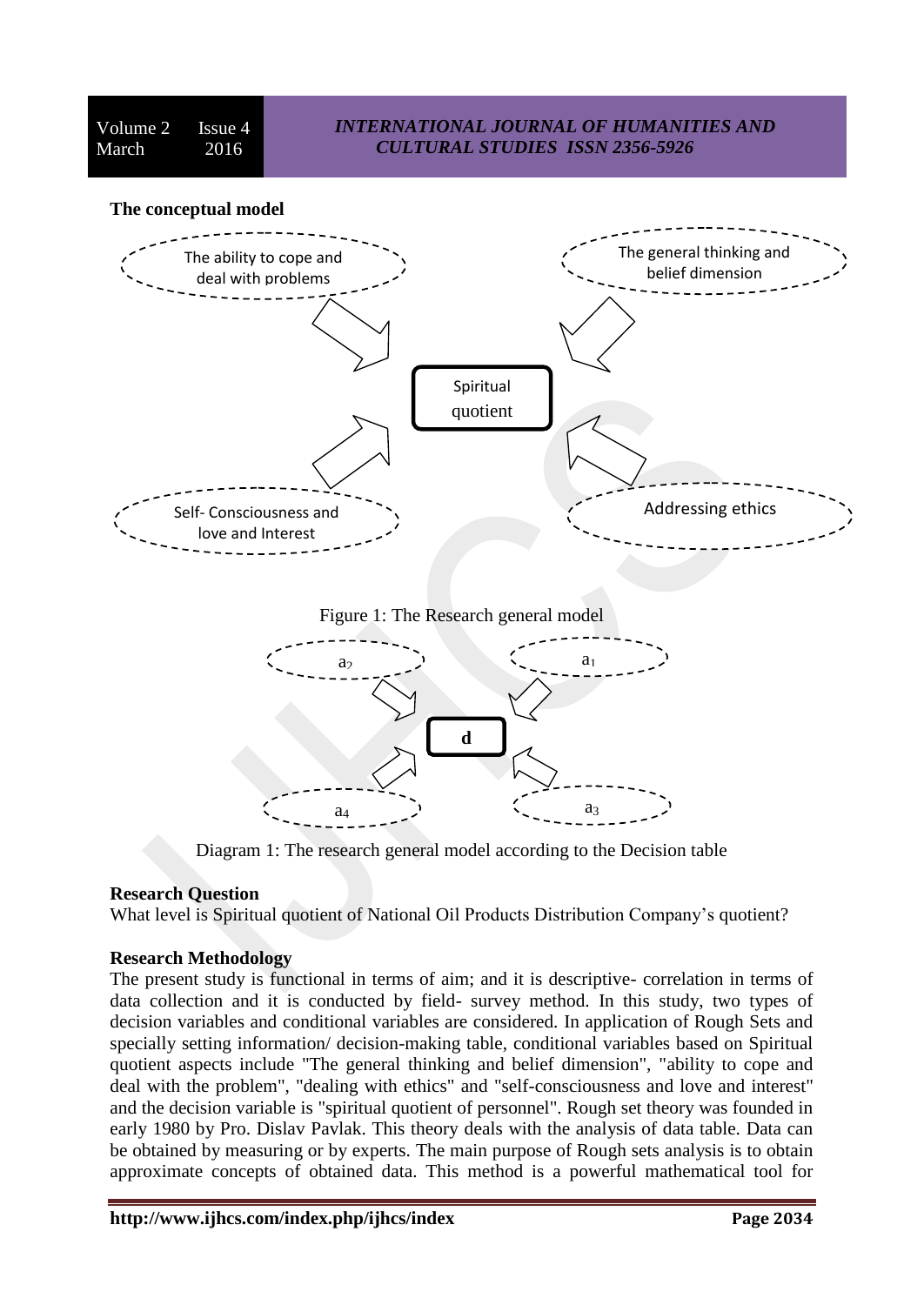reasoning in vague and non-certainty items that provides procedures for removing and reducing information, irrelevant knowledge or data base excess. Removing process of excess data is done without losing essential data of database. Due to reduced data, sets of tabloid and meaningful rules are obtained that simplifies decision-maker task. In fact we can say that Rough set, reducing data space and adopting key terms, performs a mapping from the raw data space and terms to syntactic and semantic space (semantics). Due to the explosive growth of information volumes, Rough set can play an effective role in decision-making backup systems (Ziarko 1993 quoted by Zare 2011). Rough theory has much points in common with Fuzzy sets, intuition theory, Boolean reasoning method and discriminant analysis. Rough set theory is considered as independent theory. Information that is used for performing Rough sets, is usually displayed as a flat table. Columns represent the features, rows represent objects and cells contain the features values for each object, this type of table is called information system or decision table. So in each decision table, features can be divided into two categories:

1. The decision features (D)

2. Position features or conditional features (C)

Accordingly, the decision table can be shown  $as S = (U, T = C \cup D)$ . In this equation,  $D = \{Result\}$ ,  $C = \{a1, a2, ..., ai, ..., an\}$ ,  $U = \{x1, x2, x3, ..., xn\}$  are universal sets (Jarvinen, 2004)**.** 

Decision rules can be obtained at each row of decision table in the form of If...... then ....... for example, if:  $a1 = 1$ ,  $a2 = 2$ ,  $a3 = 1$ ,  $a4 = 1$ , then  $d = 1$ .

Accordingly, two types of rules are applicable in decision table:

1. Inconsistent Rule (conflicting): rules that have the same situation features but have different decision characteristics.

2. Consistent Rule (identical): rules that have the same situation features and decision characteristics.

Based on these two rules, we can write equivalence and situation classes, after forming resolution matrix, reduction set can be deduced.

The statistical population included Torbate Haydarieh all employees of National Oil Products Distribution Company, 210 subjects, who were included in the census. According to research aims, the best way to collect information is questionnaire. Two questionnaires were used in this research. Demographic characteristics questionnaire and Spiritual quotient questionnaire (Badie et al, 2010) consist of 42 items in 4 topics, that each items are coded based on fiveitem Likert scale as described in the following tables.

| Strongly<br>agree | Agree | No comment | Disagree | Completely<br>disagree |  |
|-------------------|-------|------------|----------|------------------------|--|
|                   |       |            |          |                        |  |

Table 1: Coding questions based on Likert 5 items scale

Also questions associated with each of the spiritual quotient dimensions is described as below table.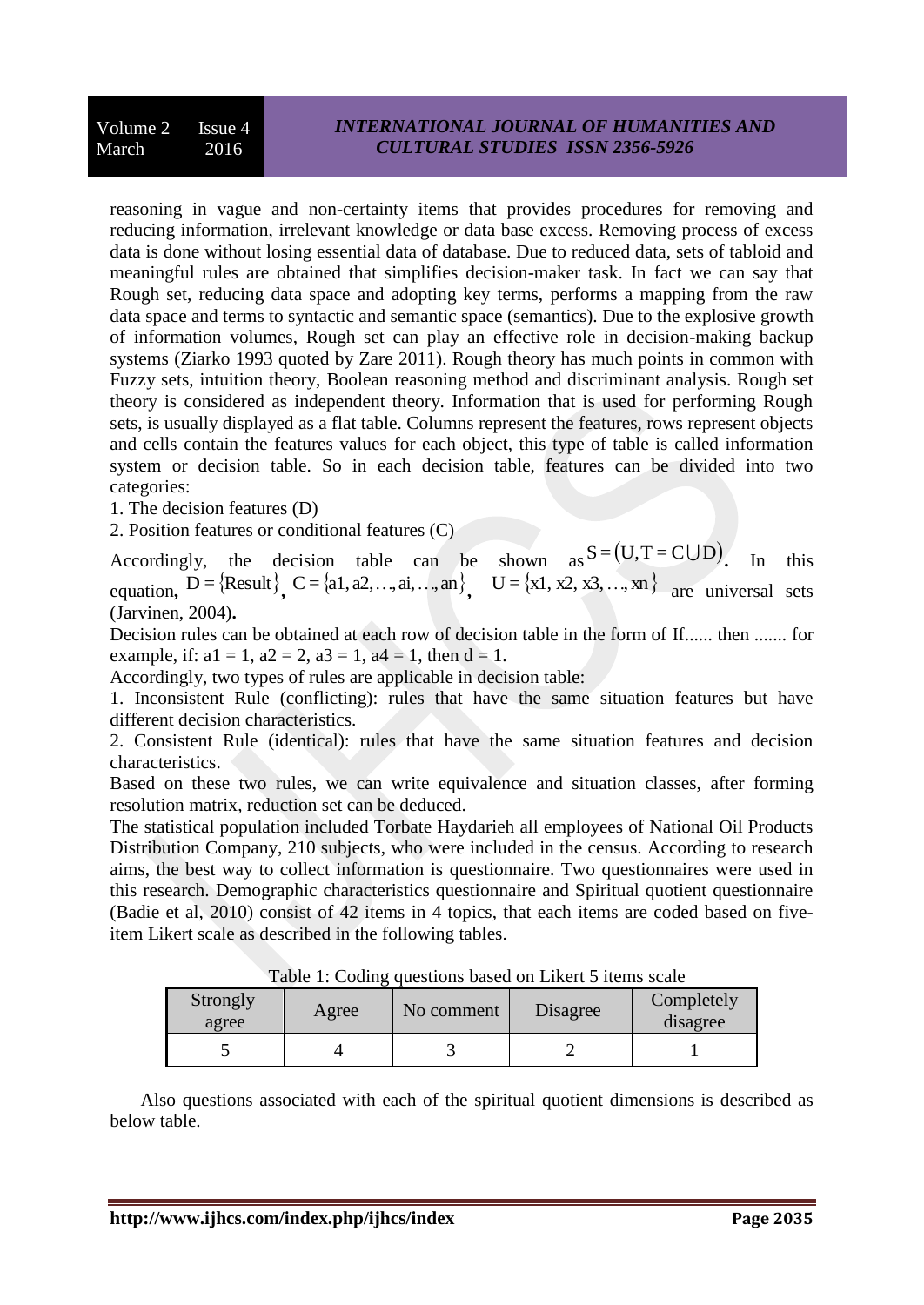## Table 2: Number of spiritual quotient dimensions questions

| Row           | Spiritual quotient dimensions                 | All of related questions               |
|---------------|-----------------------------------------------|----------------------------------------|
|               | The general thinking and belief<br>dimension  | 42-11-17-34-38-29-22-23-15-12-28-39    |
| $\mathcal{D}$ | The ability to cope and deal with<br>problems | 10-9-7-13-2-18-35-20-14-19-26-3-1-32-8 |
| 3             | Addressing ethics                             | $31 - 25 - 5 - 6 - 33 - 24 - 30 - 4$   |
|               | Self-Consciousness and love and<br>Interest   | 16-37-40-36-21-41-27                   |

### **Data analysis**

In this research, Rough set theory is used in order to extract logical rules to understand the Spiritual quotient of National Oil Products Distribution Company's personnel. Since 42-items measure spiritual quotient and valuation is based on five-item Likert range, therefore, the minimum score of respondent is min  $= 42$  and the maximum score of respondent is max  $=$ 210.

Based on:

If respondent score is 42 to 97, spiritual quotient is at low level, ie:  $42 \le X \le 97$ 

If respondent score is 98 to 153, spiritual quotient is at intermediate level, ie:  $98 \le X \le 153$ If respondent score is 154 to 210, spiritual quotient is at high level, ie:  $154 \le X \le 210$ 

On the other hand, four aspects of Spiritual quotient according to the number of questions per component has minimum and maximum scores as described in the following table.

| The<br>maximum<br>score | The<br>minimum<br>score | Number<br>of items | Spiritual quotient and its<br>dimensions      | Components in<br>Decision table | Row |
|-------------------------|-------------------------|--------------------|-----------------------------------------------|---------------------------------|-----|
| 60                      | 12                      | 12                 | The general thinking and<br>belief dimension  | a <sub>1</sub>                  |     |
| 75                      | 15                      | 15                 | The ability to cope and deal<br>with problems | a <sub>2</sub>                  |     |
| 40                      |                         |                    | Addressing ethics                             | $a_3$                           |     |
| 35                      |                         |                    | Self-Consciousness and<br>love and Interest   | a4                              |     |

#### Table 3: Ratings of spiritual quotient components in Decision table

According to Table 3, the range of each dimensions of spiritual quotient is expressed, respectively:

 $V (a_1) = \{12, 13, 14, ..., 59, 60\}$  $V (a<sub>2</sub>) = \{15, 16, 17, ..., 74, 75\}$  $V (a_3) = \{8, 9, 10, \ldots, 39, 40\}$ 

$$
V (a4) = \{7, 8, 9, ..., 34, 35\}
$$

In other words, the general thinking component and belief aspect can have a score of 12 to 60 and the ability to cope and deal with problems component can have a score of 15 to 75,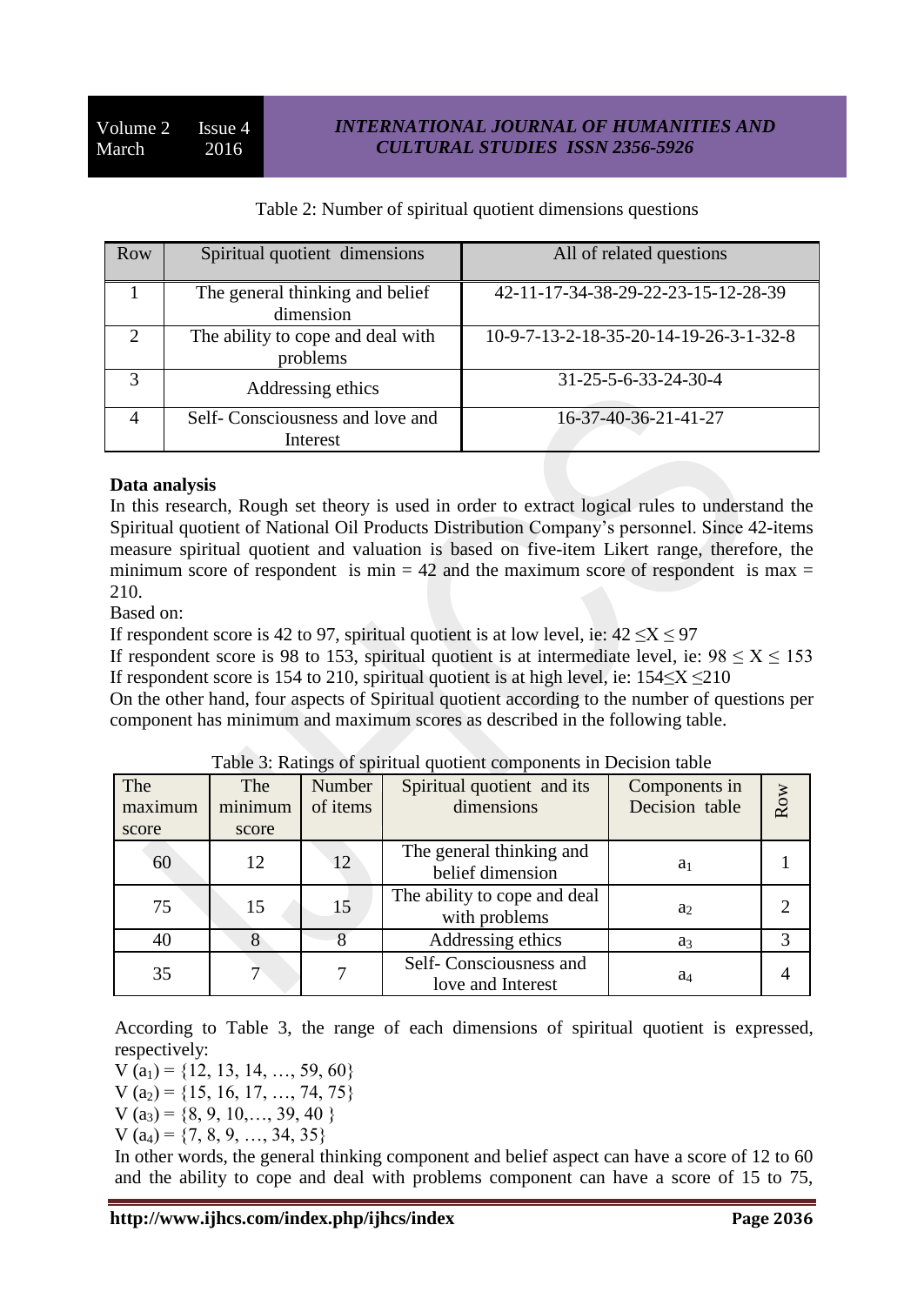addressing ethics component can have a score of 8 to 40 and self- consciousness, love and interest component can have a score of 7 to 35.

The next step is that, in the columns a1, a2, a3, a4 (situation feature) and in column d (decision feature) numbers are replaced with their codes, in other words, they are standardized (Wu et al, 2004). Thus, in Table 4, codes 1, 2, and 3 indicate low, medium and high levels, respectively.

| <b>Standards Code</b> | up-and-down limit   | The value of<br>each dimension | spiritual quotient dimensions                | Component<br>Code |
|-----------------------|---------------------|--------------------------------|----------------------------------------------|-------------------|
|                       | $12 \leq X \leq 28$ |                                |                                              |                   |
| $\overline{2}$        |                     | $12 \le X \le 60$              | The general thinking and<br>belief dimension | a <sub>1</sub>    |
| 3                     | $46 \leq X \leq 60$ |                                |                                              |                   |
|                       | $15 \leq X \leq 35$ |                                |                                              |                   |
| $\overline{2}$        | $36 \le X \le 55$   | $15 \leq X \leq 75$            | The ability to deal with<br>problems         | a <sub>2</sub>    |
| 3                     |                     |                                |                                              |                   |
|                       | $8 \leq X \leq 18$  |                                |                                              |                   |
| $\overline{2}$        |                     | $8 \leq X \leq 40$             | Ethics                                       | $a_3$             |
| 3                     | $31\leq X \leq 40$  |                                |                                              |                   |
|                       | $7 \leq X \leq 16$  |                                |                                              |                   |
| $\overline{2}$        | $17 \leq X \leq 26$ | $7 \leq X \leq 35$             | Self-Consciousness and Love                  | a <sub>4</sub>    |
| 3                     | $27 \le X \le 35$   |                                |                                              |                   |
|                       | 42 < X < 97         |                                |                                              |                   |
| $\overline{2}$        |                     | $42 \le X \le 210$             | Spiritual Quotient                           | d                 |
| 3                     | 154≤X≤210           |                                |                                              |                   |

## Table 4: Standardization of spiritual quotient dimensions

At this stage, the Decision table is standardized and rewritten according to the table (4).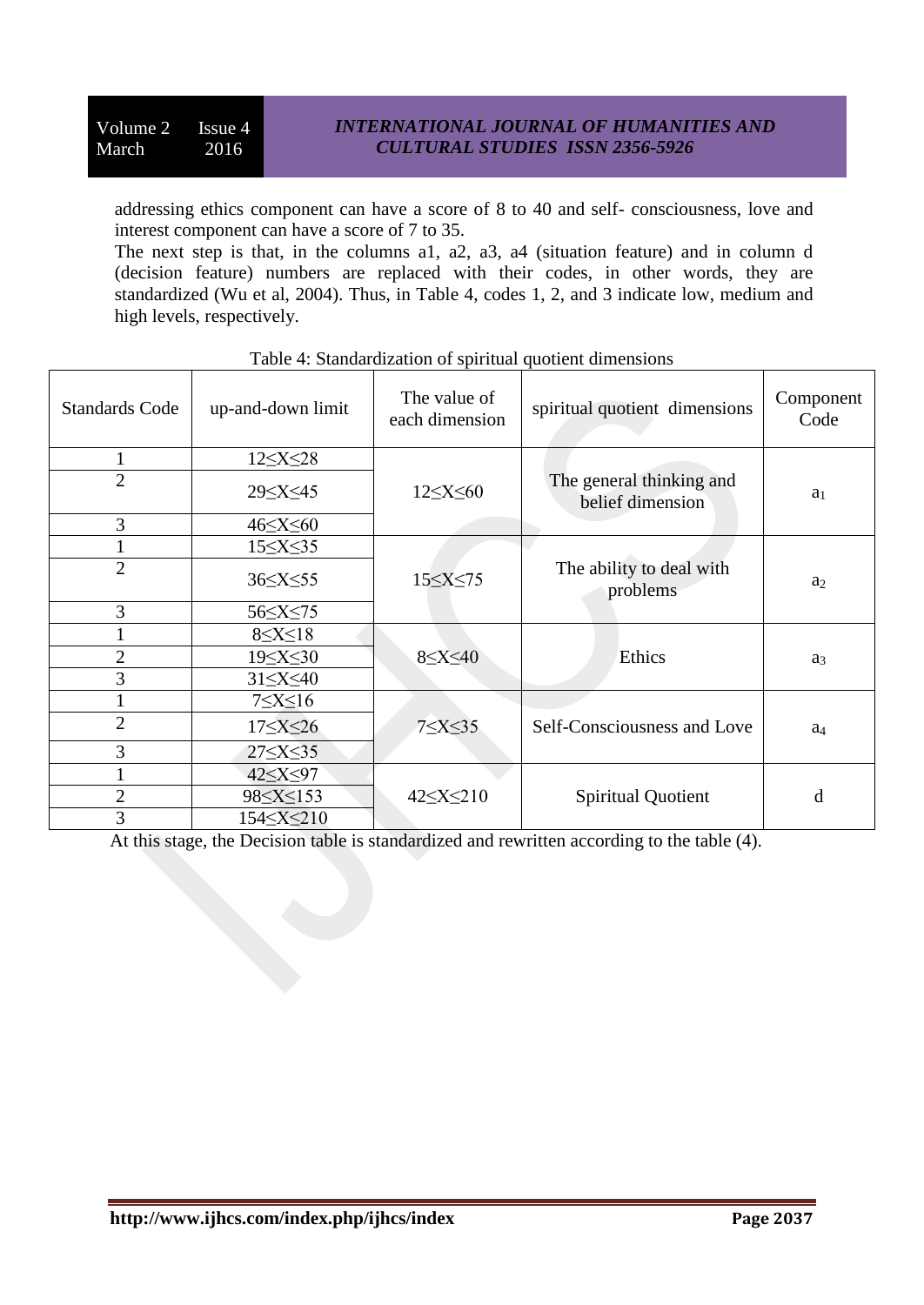## *INTERNATIONAL JOURNAL OF HUMANITIES AND CULTURAL STUDIES ISSN 2356-5926*

| $\mathbf u$ | $a_1 =$<br>The general<br>thinking | $a_2$ = Dealing<br>with problems | $a_3=$<br>Ethics | $a_4=$<br>Self-<br>Consciousness | $d=$<br>Spiritual<br>Quotient | $\mathbf N$<br>Frequency |
|-------------|------------------------------------|----------------------------------|------------------|----------------------------------|-------------------------------|--------------------------|
| x1          |                                    |                                  | $\mathbf{1}$     | 1                                | 1                             | 12                       |
| x2          | $\overline{2}$                     | $\overline{2}$                   | $\overline{2}$   | $\overline{2}$                   | $\overline{2}$                | 9                        |
| x3          | $\mathbf{1}$                       | $\overline{2}$                   | $\mathbf{1}$     | $\overline{2}$                   | $\mathbf{1}$                  | $\overline{5}$           |
| x4          | 1                                  | 1                                | $\mathbf{1}$     | 1                                | 1                             | $\overline{7}$           |
| x14         |                                    | $\mathbf{1}$                     | $\mathbf{1}$     | $\overline{2}$                   | $\mathbf{1}$                  | $\overline{3}$           |
| x17         | 1                                  | $\overline{2}$                   | $\overline{2}$   | 1                                | $\overline{2}$                | 13                       |
| x23         | $\mathbf{1}$                       | $\mathbf{1}$                     | $\overline{2}$   | $\overline{2}$                   | $\mathbf{1}$                  | $\mathbf{1}$             |
| x25         | $\overline{2}$                     | $\overline{2}$                   | $\mathbf{1}$     | $\mathbf{1}$                     | $\mathbf{1}$                  | $\overline{7}$           |
| x31         | $\overline{2}$                     | $\overline{2}$                   | $\mathbf{1}$     | $\overline{2}$                   | $\overline{2}$                | 13                       |
| x38         | $\overline{2}$                     | 1                                | $\mathbf{1}$     | $\overline{2}$                   | 1                             | 10                       |
| x58         | $\overline{3}$                     | $\overline{3}$                   | 3                | $\overline{3}$                   | $\overline{3}$                | 9                        |
| x82         | $\overline{2}$                     | $\overline{2}$                   | $\overline{2}$   | $\overline{2}$                   | $\overline{2}$                | 11                       |
| x83         | $\overline{2}$                     | $\overline{2}$                   | $\overline{3}$   | $\overline{2}$                   | $\overline{3}$                | 8                        |
| x85         | $\overline{2}$                     | 1                                | $\overline{2}$   | $\overline{2}$                   | $\overline{2}$                | 12                       |
| x87         | $\overline{3}$                     | $\overline{2}$                   | $\overline{3}$   | 3                                | $\overline{3}$                | $\mathbf{1}$             |
| x91         | $\mathbf{1}$                       | $\mathbf{1}$                     | $\overline{2}$   | 1                                | $\overline{2}$                | 6                        |
| x92         | $\overline{2}$                     | $\mathbf{1}$                     | $\mathbf{1}$     | $\mathbf{1}$                     | $\mathbf{1}$                  | $\overline{5}$           |
| x107        | 1                                  | $\overline{2}$                   | $\overline{2}$   | 1                                | 1                             | 11                       |
| x123        | $\mathbf{1}$                       | $\mathbf{1}$                     | $\overline{2}$   | $\mathbf{1}$                     | $\mathbf{1}$                  | $\overline{4}$           |
| x128        | 3                                  | $\overline{2}$                   | $\overline{3}$   | $\overline{2}$                   | 3                             | 8                        |
| x129        | $\overline{2}$                     | $\overline{2}$                   | $\mathbf{1}$     | $\overline{2}$                   | $\mathbf{1}$                  | $\overline{2}$           |
| x132        | $\overline{2}$                     | $\overline{2}$                   | $\overline{2}$   | 1                                | $\overline{2}$                | $\overline{3}$           |
| x150        | $\overline{2}$                     | $\overline{2}$                   | $\overline{2}$   | $\mathbf{1}$                     | $\mathbf{1}$                  | $\overline{5}$           |
| x154        | $\overline{2}$                     | $\overline{2}$                   | $\mathbf{1}$     | 1                                | $\overline{2}$                | 11                       |
| X157        | $\overline{2}$                     | $\overline{2}$                   | $\mathbf{1}$     | $\overline{3}$                   | $\overline{2}$                | 18                       |
| x162        | $\mathbf{1}$                       | $\overline{2}$                   | $\mathbf{1}$     | $\overline{2}$                   | $\overline{2}$                | 9                        |
| x172        | $\overline{2}$                     | $\overline{3}$                   | $\overline{3}$   | $\overline{\mathbf{3}}$          | $\overline{3}$                | $\overline{7}$           |

## Table 5: Data / decisions making table using data classification

Then, the consistent and inconsistent tables are created based on Table 5. Table 6: Inconsistent Components of Decision table

| Table 6. Inconsistent Components of Decision table |                   |                 |               |               |              |  |  |  |
|----------------------------------------------------|-------------------|-----------------|---------------|---------------|--------------|--|--|--|
| u                                                  | $a_1$ The general | $a_2$ = Dealing | $a_3$ =Ethics | $a_4 =$ Self  | d=-Spiritual |  |  |  |
|                                                    | thinking          | with problems   |               | Consciousness | Quotient     |  |  |  |
| x3                                                 |                   |                 |               |               |              |  |  |  |
| x162                                               |                   |                 |               |               |              |  |  |  |
| x17                                                |                   |                 |               |               |              |  |  |  |
| x107                                               |                   |                 |               |               |              |  |  |  |
| x25                                                |                   |                 |               |               |              |  |  |  |
| x154                                               |                   |                 |               |               |              |  |  |  |
| x31                                                |                   |                 |               |               |              |  |  |  |
| x129                                               |                   |                 |               |               |              |  |  |  |
| x132                                               |                   |                 |               |               |              |  |  |  |

**http://www.ijhcs.com/index.php/ijhcs/index Page 2038**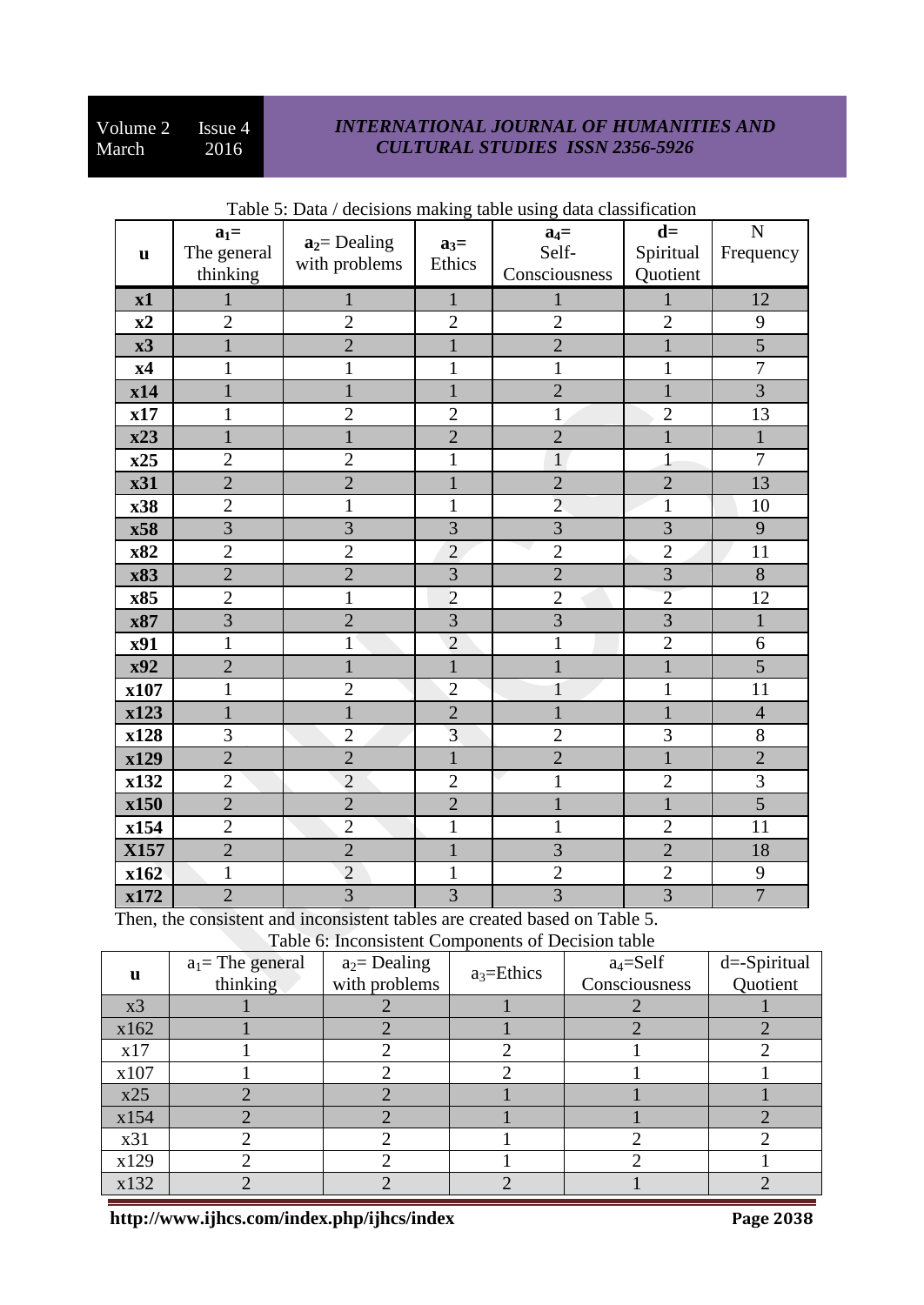## *INTERNATIONAL JOURNAL OF HUMANITIES AND CULTURAL STUDIES ISSN 2356-5926*

| x150                                             | $\overline{2}$                  | $\overline{2}$                   | $\overline{2}$ |                               |                             |  |  |  |
|--------------------------------------------------|---------------------------------|----------------------------------|----------------|-------------------------------|-----------------------------|--|--|--|
| Table 7: Consistent Components of Decision table |                                 |                                  |                |                               |                             |  |  |  |
| u                                                | $a_1$ = The general<br>thinking | $a_2$ = Dealing<br>with problems | $a_3$ = Ethics | $a_4 = Self$<br>Consciousness | $d =$ Spiritual<br>Quotient |  |  |  |
| x1                                               |                                 |                                  |                |                               |                             |  |  |  |
| x2                                               | 2                               | $\overline{2}$                   | $\overline{2}$ | $\overline{2}$                | $\overline{2}$              |  |  |  |
| x4                                               |                                 |                                  |                |                               |                             |  |  |  |
| x14                                              |                                 |                                  |                | 2                             |                             |  |  |  |
| x23                                              |                                 |                                  | $\overline{2}$ | $\overline{2}$                |                             |  |  |  |
| x38                                              | $\overline{2}$                  |                                  |                | $\overline{2}$                |                             |  |  |  |
| x58                                              | 3                               | 3                                | 3              | 3                             | 3                           |  |  |  |
| x82                                              | $\overline{2}$                  | $\overline{2}$                   | $\overline{2}$ | $\overline{2}$                | $\overline{2}$              |  |  |  |
| x83                                              | $\overline{2}$                  | $\overline{2}$                   | $\overline{2}$ | $\overline{2}$                | 3                           |  |  |  |
| x85                                              | $\overline{2}$                  |                                  | $\overline{2}$ | $\overline{2}$                | $\overline{2}$              |  |  |  |
| x87                                              | 3                               | 3                                | 3              | $\overline{2}$                | 3                           |  |  |  |
| x92                                              | $\overline{2}$                  |                                  |                |                               |                             |  |  |  |
| x123                                             |                                 |                                  | $\overline{2}$ |                               |                             |  |  |  |
| x128                                             | 3                               | $\overline{2}$                   | 3              | $\overline{2}$                | 3                           |  |  |  |
| x157                                             | $\overline{2}$                  | $\overline{2}$                   | $\overline{2}$ | 3                             | $\overline{2}$              |  |  |  |
| x172                                             | $\overline{2}$                  | 3                                | 3              | 3                             | 3                           |  |  |  |

In decision tables, the consistent rules are considered (Kryszkiewicz, 1994), for this reason, components of Table 6 are set aside and in the next step, 16 respondents of Table 7 are considered, that in the below table, the level of spiritual quotient are classified. (Table 8)

|      |                |                | x.             |                |                |
|------|----------------|----------------|----------------|----------------|----------------|
| u    | $\mathbf{a}_1$ | a <sub>2</sub> | $a_3$          | $a_4$          | d              |
| x1   |                |                |                |                |                |
| x4   |                |                |                |                |                |
| x14  |                |                |                | $\overline{2}$ |                |
| x23  |                |                | $\overline{2}$ | $\overline{2}$ |                |
| x38  | $\overline{2}$ |                |                | $\overline{2}$ |                |
| x92  | $\overline{2}$ |                |                |                |                |
| x123 | $\mathbf{1}$   |                | $\overline{2}$ |                |                |
| x2   | $\overline{2}$ | $\overline{2}$ | $\overline{2}$ | $\overline{2}$ | $\overline{2}$ |
| x82  | $\overline{2}$ | $\overline{2}$ | $\overline{2}$ | $\overline{2}$ | $\overline{2}$ |
| x85  | $\overline{2}$ | $\mathbf{1}$   | $\overline{2}$ | $\overline{2}$ | $\overline{2}$ |
| X157 | $\overline{2}$ | $\overline{2}$ | 1              | 3              | $\overline{c}$ |
| x58  | 3              | 3              | 3              | 3              | 3              |
| x83  | $\overline{2}$ | $\overline{2}$ | 3              | $\overline{2}$ | 3              |
| x87  | 3              | 3              | 3              | $\overline{2}$ | 3              |
| x128 | 3              | $\overline{2}$ | 3              | $\overline{2}$ | 3              |
| x172 | $\overline{2}$ | 3              | 3              | 3              | 3              |

Table 8: Ordered compatible table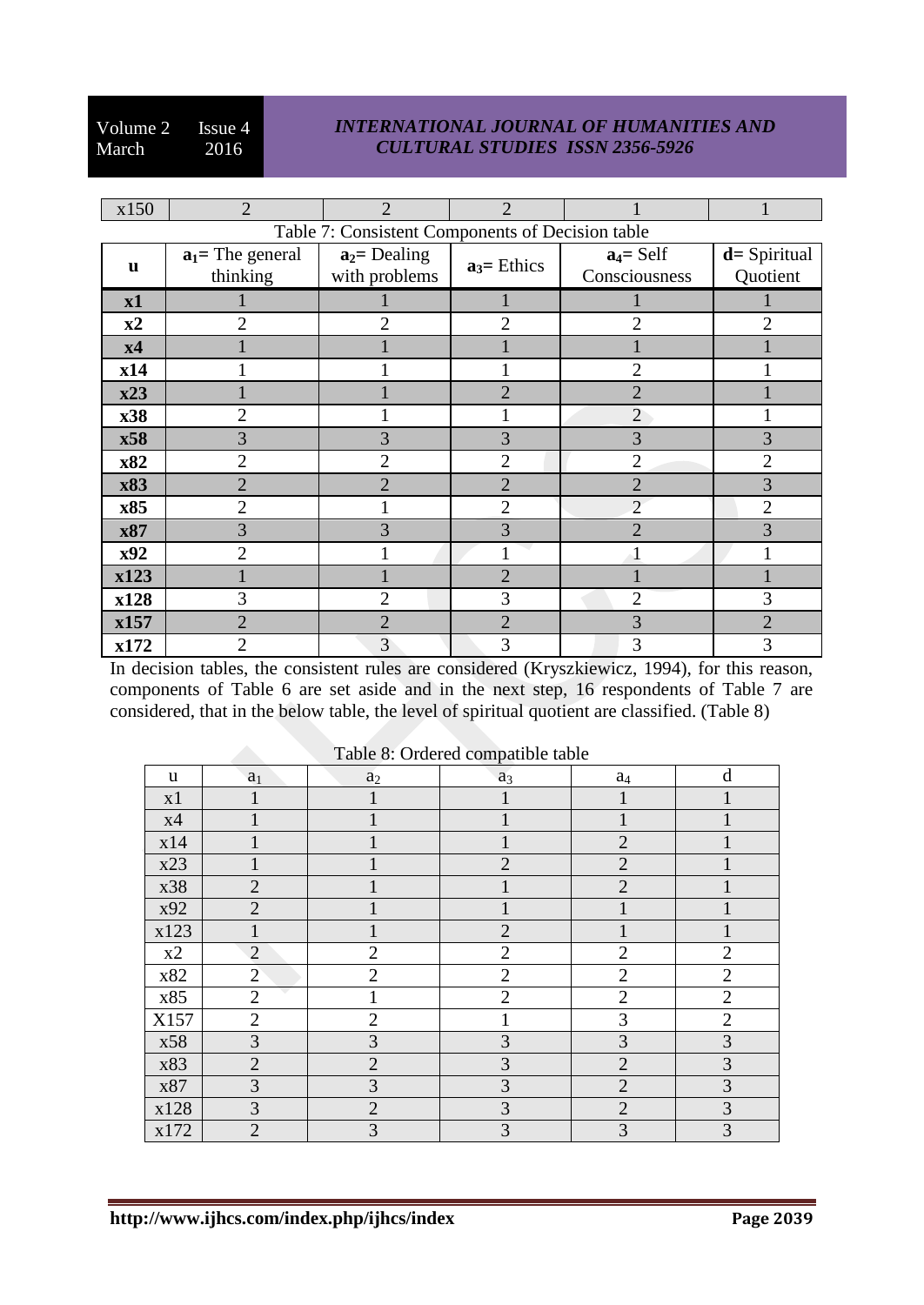## **The minimal sets of features**

Since the decision variable (d) has above three conditions (low, medium and high), therefore, minimal sets can be made according to Table (8) so that respondents who rated score 1 to decision variable are in one set, the respondents who rated score 2 to spiritual quotient, are in one set, and respondents who rated score 3 to decision variable are in one set, the three created sets are called decision equivalence classes.

$$
X_1 = \{x \in U | d = 1 \} = \{x1, x4, x14, x23, x38, x92, x123 \}
$$

$$
X_2 = \{x \in U | d = 2 \} = \{x2, x82, x85, x157 \}
$$

 $X_3 = \{x \in U | d = 3 \} = \{x58, x83, x87, x128, x172 \}$ 

Based on three sets of X1, X2 and X3 lower and upper approximations are obtained for each of three sets. It should be noted that A is defined as follows:  $A = \{a_1, a_2, a_3, a_4\}$ 

| $\text{Set }X_1$                 | Set $X_2$                        | Set $X_3$             |
|----------------------------------|----------------------------------|-----------------------|
| $[x1]_A = [x4]_A = \{x1, x4\}$   | $[x2]_A = [x82]_A = \{x2, x82\}$ | $[x58]_A = \{x58\}$   |
| $[x14]_A = \{x14\}$              | $[x85]_A = [x85]_A$              | $[x83]_A = \{x83\}$   |
| $\left[ x23 \right]_A = \{x23\}$ | $\left[x157\right]_A = \{x157\}$ | $[x87]_A = \{x87\}$   |
| $[x38]_A = \{x38\}$              |                                  | $[x128]_A = \{x128\}$ |
| $[x92]_A = \{x92\}$              |                                  | $[x172]_4 = \{x172\}$ |
| $[x123]_4 = \{x123\}$            |                                  |                       |

| Table 9: Approximation of three sets X1, X2, X3 |  |  |
|-------------------------------------------------|--|--|
|-------------------------------------------------|--|--|

 $\underline{A}X_1 = \{x \in U \mid x \rfloor_A \subseteq X_1 \}$ 

$$
\underline{AX}_1 = \{x1, x14, x23, x33, x38, x92, x123\}
$$

$$
\underline{A}X_2 = \left\{ x \in U \middle| \left[ x \right]_A \subseteq X_2 \right\}
$$

$$
\underline{A}X_2 = \{x2, x85, x157\}
$$

$$
\underline{A}X_3 = \left\{ x \in U \middle| \left[ x \right]_A \subseteq X_3 \right\}
$$

$$
\underline{AX}_3 = \{x58, x83, x87, x128, x172\}
$$

$$
\overline{A}X_1 = \{x \in U[[x]]_A \cap X_1 \neq \phi\}
$$

 $\overline{AX}_1 = \{x1, x4, x14, x23, x33, x38, x92, x123\}$ 

$$
\overline{A}X_2 = \{x \in U[[x]_A \cap X_2 \neq \phi\}
$$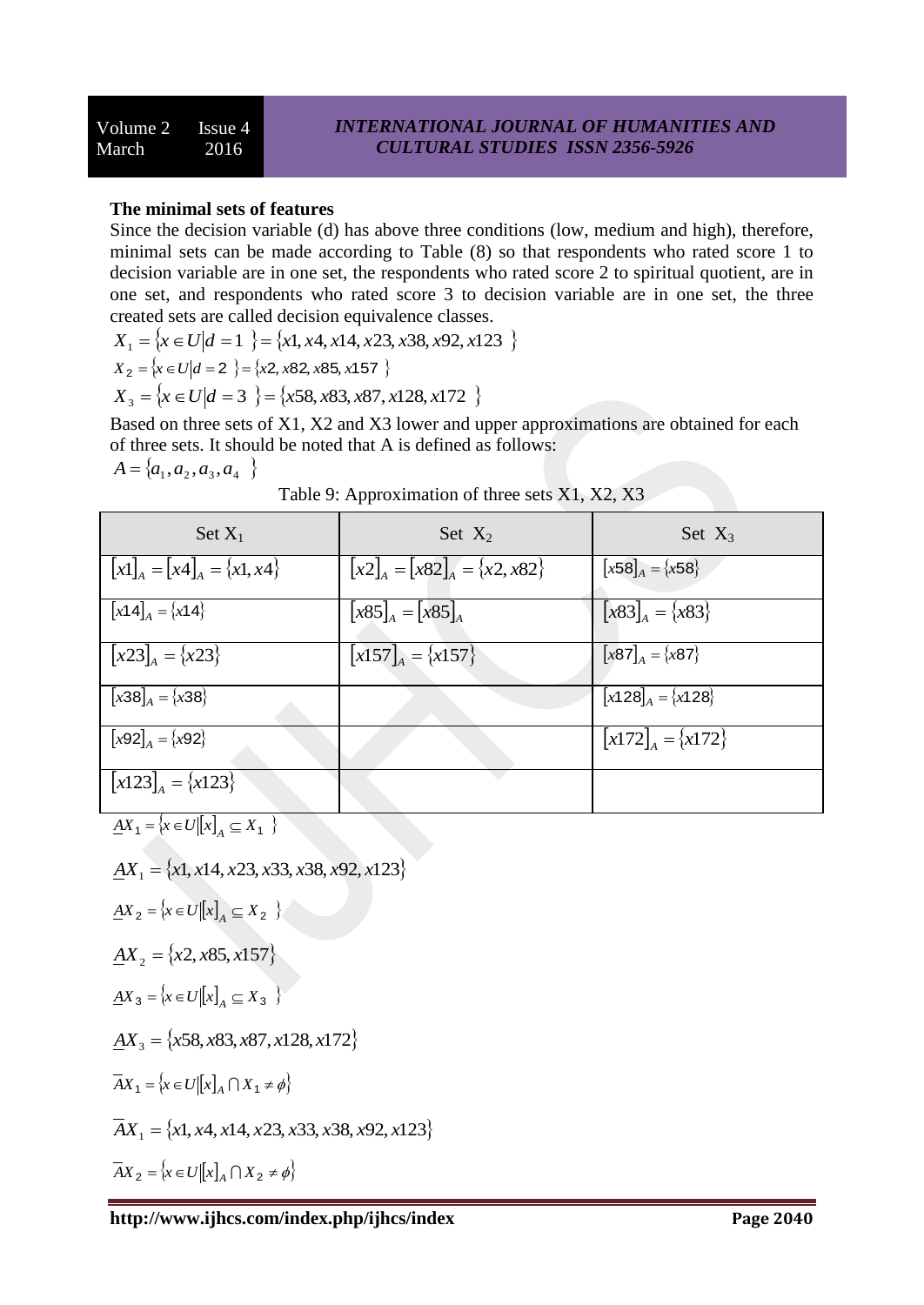$\overline{A}X_2 = \{x2, x82, x85, x157\}$ 

$$
\overline{A}X_3 = \{x \in U \mid [x]_A \cap X_3 \neq \phi\}
$$

 $\overline{A}X_3 = \{x85, x83, x87, x128, x172\}$ 

Accuracy of Rough Sets can be set with the following terms:

$$
\alpha_A(X) = \frac{|AX|}{|AX|}
$$

$$
\alpha_A(X_1) = \frac{|AX_1|}{|AX_1|} = \frac{7}{8}
$$

$$
\alpha_A(X_2) = \frac{|AX_2|}{|AX_2|} = \frac{3}{4}
$$

$$
\alpha_A(X_3) = \frac{|AX_3|}{|AX_3|} = \frac{5}{5}
$$

Table 10: Resolution

|              |                             |                 |                                  |                                        |                    |                            |                              |                 | TATALLIV                   |                             |                             |                               |                             |                             |                             |                  |
|--------------|-----------------------------|-----------------|----------------------------------|----------------------------------------|--------------------|----------------------------|------------------------------|-----------------|----------------------------|-----------------------------|-----------------------------|-------------------------------|-----------------------------|-----------------------------|-----------------------------|------------------|
| $\mathbf{u}$ | x1                          | x4              | x14                              | x23                                    | x38                | x92                        | x123                         | x2              | x82                        | x85                         | x157                        | x58                           | x83                         | x87                         | x128                        | x172             |
| x1           |                             | $\lambda$       | a4                               | a3.a4                                  | a1.a4              | a1                         | a <sub>3</sub>               | a1,a2,a3,<br>a4 | a2,a3,a4                   | a1,a3,a4                    | a1, a2, a4                  | a1,a2,a3.<br>a4               | a1,a2,a3,<br>a4             | a1,a2,a3.<br>a <sub>4</sub> | a1,a2,a3.<br>a <sub>4</sub> | a1,a2,a3<br>, a4 |
| x4           | λ                           |                 | a4                               | $a3$ , $a4$                            | a1.a4              | al                         | a3                           | a1,a2,a3,<br>a4 | a2, a3, a4                 | a1,a3,a4                    | a1,a2,a4                    | a1,a2,a3.<br>a <sub>4</sub>   | a1,a2,a3.<br>a <sub>4</sub> | a1,a2,a3.<br>a4             | a1,a2,a3.<br>a4             | a1,a2,a3<br>, a4 |
| x14          | a <sub>4</sub>              | a <sub>4</sub>  |                                  | $a3$ , $a4$                            | a1                 | a1.a4                      | a <sub>3</sub>               | a1,a2,a3        | a1, a2, a3                 | a1.a3                       | a1,a2,a4                    | a1, a2, a3,<br>a4             | a1, a2, a3                  | a1,a2,a3                    | a1,a2,a3                    | a1,a2,a3<br>, a4 |
| x23          | a3.a4                       | $a3$ , $a4$     | a3                               |                                        | a1.a3              | a1,a3,a4                   | a <sub>4</sub>               | a1.a2           | a1.a2                      | a1                          | a1,a2,a3,<br>a <sub>4</sub> | a1, a2, a3,<br>a4             | a1,a2,a3                    | a1,a2,a3                    | a1,a2,a3                    | a1,a2,a3<br>a4   |
| x38          | a1.a4                       | $a1$ , $a4$     | a1                               | a1.a3                                  |                    | a4                         | a1,a3,a4                     | a2, a3          | a2, a3                     | a <sub>3</sub>              | a2.a4                       | a1, a2, a3,<br>a <sub>4</sub> | a2.a3                       | a1,a2,a3                    | a1,a2,a3                    | a1,a2,a3<br>, a4 |
| x92          | a1                          | a1              | a4                               | a1, a3, a<br>$\boldsymbol{\varLambda}$ | a <sub>4</sub>     |                            | a1.a3                        | a2, a3, a4      | a2,a3,a4                   | $a3$ , $a4$                 | a2.a4                       | a1, a2, a3,<br>a <sub>4</sub> | a2, a3, a4                  | a1,a2,a3.<br>a <sub>4</sub> | a1,a2,a3,<br>a4             | a2,a3,a4         |
| x123         | a <sup>3</sup>              | a3              | $a3$ , $a4$                      | a4                                     | a1, a3, a          | a1.a3                      |                              | a1,a2,a4        | a1,a2,a4                   | a1.a4                       | a1,a2,a3,<br>a <sub>4</sub> | a1,a2,a3.<br>a4               | a1,a2,a3,<br>a4             | a1,a2,a3<br>a4              | a1,a2,a3.<br>a4             | a1,a2,a3<br>, a4 |
| x2           | a1,a2,a3,<br>a <sub>4</sub> | a1,a2,a3,<br>a4 | a1,a2,a<br>3                     | a1,a2                                  | a2.a3              | a2,a3,a4                   | a1,a2,a4                     |                 | λ                          | a2                          | $a3$ , $a4$                 | a1, a2, a3,<br>a4             | a <sub>3</sub>              | a1,a2,a3                    | a1.a3                       | a2,a3,a4         |
| x82          | a1,a2,a3,<br>a4             | a1,a2,a3,<br>a4 | a1,a2,a<br>3                     | a1.a2                                  | a2.a3              | a2,a3,a4                   | a1,a2,a4                     | λ               |                            | a2                          | a3.a4                       | a1, a2, a3,<br>a4             | a3                          | a1, a2, a3                  | a1.a3                       | a2,a3,a4         |
| x85          | a1,a3,a4                    | a1,a3,a4        | a1, a3                           | a1                                     | a <sub>3</sub>     | $a3$ , $a4$                | a1.a4                        | a2              | a2                         |                             | a2, a3, a4                  | a1, a2, a3,<br>a4             | a2, a3                      | a1,a2,a3                    | a1, a2, a3                  | a2,a3,a4         |
| x157         | $a1$ , $a2$ , $a4$          | a1,a2,a4        | a1,a2,a<br>$\boldsymbol{\Delta}$ | a1, a2, a<br>3, a4                     | a2.a4              | a2.a4                      | a1,a2,a3,<br>a4              | $a3$ , $a4$     | a3.a4                      | a2,a3,a4                    |                             | a1,a2,a3                      | a3.a4                       | a1,a2,a3,<br>a <sub>4</sub> | a1,a3,a4                    | a2, a3           |
| x58          | a1,a2,a3,<br>a <sub>4</sub> | a1,a2,a3,<br>a4 | a1, a2, a<br>3, a4               | a1, a2, a<br>3.a4                      | a1,a2,a<br>3.a4    | a1,a2,a3<br>.a4            | a1,a2,a3.<br>a4              | a1,a2,a3,<br>a4 | a1,a2,a3<br>a <sub>4</sub> | a1,a2,a3,<br>a <sub>4</sub> | a1, a2, a3                  |                               | $a1$ , $a2$ , $a4$          | a <sub>4</sub>              | a2.a4                       | a1               |
| x83          | a1,a2,a3,<br>a4             | a1,a2,a3,<br>a4 | a1,a2,a<br>3                     | a1, a2, a<br>3                         | a2.a3              | a2,a3,a4                   | a1,a2,a3,<br>a <sub>4</sub>  | a3              | a <sup>3</sup>             | a2.a3                       | a3.a4                       | a1,a2,a4                      |                             | a1, a2                      | a1                          | $a2$ , $a4$      |
| x87          | a1,a2,a3,<br>a <sub>4</sub> | a1,a2,a3,<br>a4 | a1,a2,a<br>3                     | a1, a2, a<br>3                         | a1,a2,a<br>3       | a1,a2,a3<br>a <sub>4</sub> | a1, a2, a3<br>a <sub>4</sub> | a1,2,a3         | a1,a2,a3                   | a1.a2.a3                    | a1,a2,a3,<br>a <sub>4</sub> | a1, a2, a3                    | a1.a2                       |                             | a2                          | a1.a4            |
| x128         | a1,a2,a3,<br>a4             | a1,a2,a3,<br>a4 | a1,a2,a<br>3                     | a1, a2, a<br>3                         | a1,a2,a<br>3       | a1,a2,a3<br>, a4           | a1,a2,a3,<br>a4              | a1, a3          | a1, a3                     | a1,a2,a3                    | a1,a3,a4                    | $a2$ , $a4$                   | a1                          | a2                          |                             | a1,a2,a4         |
| x172         | a1,a2,a3,<br>a4             | a1,a2,a3,<br>a4 | a1,a2,a<br>3, a4                 | a1, a2, a<br>3, a4                     | a1, a2, a<br>3, a4 | a2,a3,a4                   | a1,a2,a3,<br>a4              | a2,a3,a4        | a2,a3,a4                   | a2, a3, a4                  | a2.a3                       | a1                            | aa2.a4                      | $a1$ , $a4$                 | a1,a2,a4                    |                  |

Matrix

# **Conclusions**

1. According to set  $AX_1$  we can conclude that the respondents listed in this category are confident that the spiritual quotient in their organizations is at low level and spiritual quotient components in their organization are at low level. Also, according to  $AX_1$  set we can state that among the respondents mentioned in this category, there are those who argue that spiritual quotient is at low level in their organization and spiritual quotient components are likely at low and moderate level.

2. According to set  $\Delta X_2$  we can state that the respondents listed in this category are confident that the spiritual quotient is at moderate level in their organizations and spiritual quotient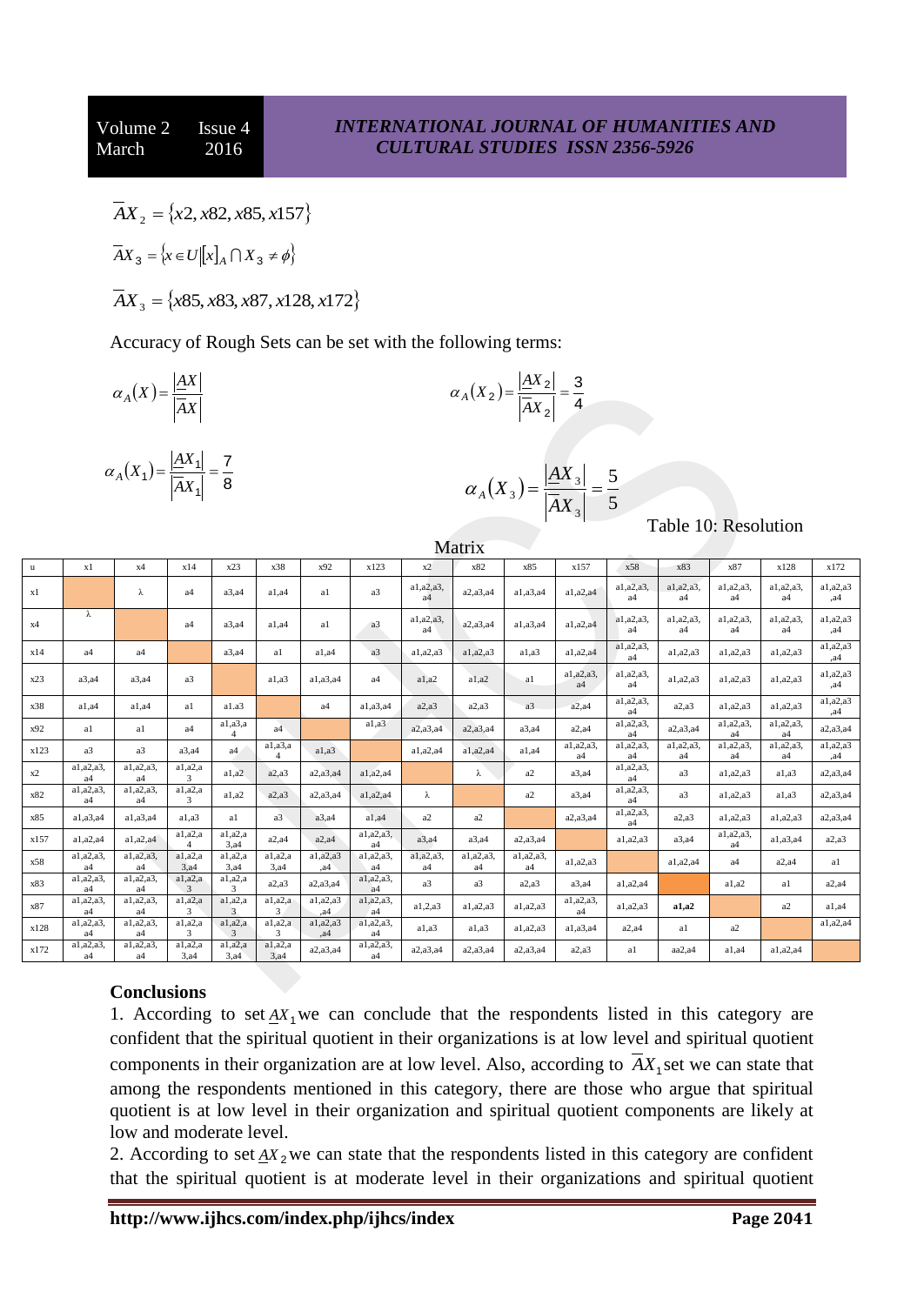dimensions are at moderate level. On the other hand, according to  $AX<sub>2</sub>$  set we can state that among the respondents mentioned in this category, there are those who argue that spiritual quotient is at moderate level in their organization and spiritual quotient components are likely at moderate level.

3. According to set  $\Delta X_3$  we can state that the respondents listed in this category are confident that the spiritual quotient system of their organizations is at high level and spiritual quotient dimensions in their organization is at high level. On the other hand, according to  $\overline{A}X_3$  set we can state that among the respondents mentioned in this category, there are those who argue that spiritual quotient is at high level in their organization and spiritual quotient components are likely at high level.

| IF $a_1=1, a_2=1, a_3=1, a_4=1$ THEN Result=1          |
|--------------------------------------------------------|
| IF $a_1=1, a_2=1, a_3=1, a_4=1$ THEN Result=1          |
| IF $a_1=1, a_2=1, a_3=1, a_4=2$ THEN Result=1          |
| IF $a_1=2$ , $a_2=2$ , $a_3=1$ , $a_4=1$ THEN Result=1 |
| IF $a_1=2$ , $a_2=1$ , $a_3=1$ , $a_4=2$ THEN Result=1 |
| IF $a_1=2$ , $a_2=1$ , $a_3=1$ , $a_4=1$ THEN Result=1 |
| IF $a_1=1, a_2=1, a_3=2, a_4=1$ THEN Result=1          |
| IF $a_1=2$ , $a_2=2$ , $a_3=2$ , $a_4=2$ THEN Result=2 |
| IF $a_1=2$ , $a_2=2$ , $a_3=2$ , $a_4=2$ THEN Result=2 |
| IF $a_1=2$ , $a_2=1$ , $a_3=2$ , $a_4=2$ THEN Result=2 |
| IF $a_1=2$ , $a_2=2$ , $a_3=1$ , $a_4=2$ THEN Result=2 |
| IF $a_1=3, a_2=3, a_3=3, a_4=2$ THEN Result=3          |
| IF $a_1=2$ , $a_2=2$ , $a_3=3$ , $a_4=2$ THEN Result=3 |
| IF $a_1=3$ , $a_2=3$ , $a_3=3$ , $a_4=3$ THEN Result=3 |
| IF $a_1=3$ , $a_2=2$ , $a_3=3$ , $a_4=2$ THEN Result=3 |
| IF $a_1=2$ , $a_2=3$ , $a_3=3$ , $a_4=3$ THEN Result=3 |

4. According to If rules, we can say that:

5. According to data reduction and the resolution matrix, we can have a description of  $d = 1$ by constraint  $a5 = 1$  that is called value reductive.

IF  $a_2=1$  THEN Result=1

So if the spiritual quotient components are at low level, then spiritual quotient level will be at low level in organization. Using a similar argument, we can summarize be the above sixteen rule as follows:

IF  $a_1=2$  THEN Result=2

IF  $a_3=3$  THEN Result=3